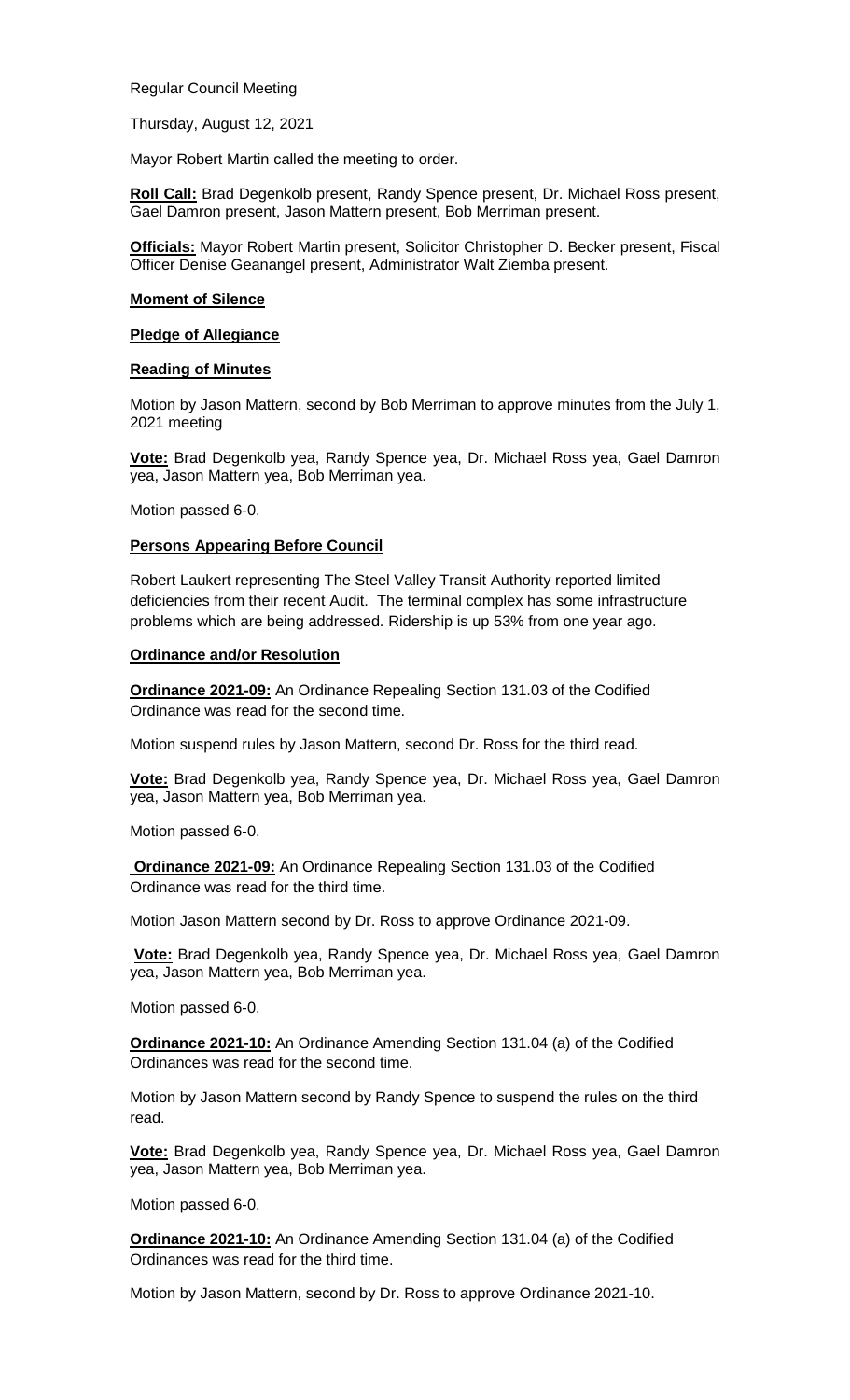**Vote:** Brad Degenkolb yea, Randy Spence yea, Dr. Michael Ross yea, Gael Damron yea, Jason Mattern yea, Bob Merriman yea.

Motion passed 6-0.

**Ordinance 2021-11:** An Ordinances Amending Section 353.04 of the Codified Ordinance entitled "Two-Hour Parking" was read for the second time.

Motion by Jason Mattern, second by Dr. Ross to suspend the rules on the third read.

**Vote:** Brad Degenkolb yea, Randy Spence yea, Dr. Michael Ross yea, Gael Damron yea, Jason Mattern yea, Bob Merriman yea.

Motion passed 6-0.

**Ordinance 2021-11:** An Ordinances Amending Section 353.04 of the Codified Ordinance entitled "Two-Hour Parking" was read for the third time.

Motion by Jason Mattern, second by Dr. Ross to approve Ordinance 2021-11.

**Vote:** Brad Degenkolb yea, Randy Spence yea, Dr. Michael Ross yea, Gael Damron yea, Jason Mattern yea, Bob Merriman yea.

Motion passed 6-0.

**Ordinance 2021-12:** Ordinance enacting a new Section 351.15 of the Codified Ordinance entitled "Parking of Boats, Campers, Recreational Vehicles, Storage Containers and trailers on public Streets Prohibited was read for the second time.

Motion by Randy Spence, second by Jason Mattern to suspend the rules for the third read.

**Vote:** Brad Degenkolb yea, Randy Spence yea, Dr. Michael Ross yea, Gael Damron yea, Jason Mattern yea, Bob Merriman yea.

Motion passed 6-0.

**Ordinance 2021-12:** Ordinance enacting a new Section 351.15 of the Codified Ordinance entitled "Parking of Boats, Campers, Recreational Vehicles, Storage Containers and trailers on public Streets Prohibited was read for the third time.

Motion by Jason Mattern, second by Dr. Ross to approve Ordinance 2021-12.

**Vote:** Brad Degenkolb yea, Randy Spence yea, Dr. Michael Ross yea, Gael Damron yea, Jason Mattern yea, Bob Merriman yea.

Motion passed 6-0.

**Resolution 2021-13:** A Resolution accepting the amounts and rates determined by the budget commission and authorizing the necessary tax levies and certifying them to the County Auditor was read for the first time.

Motion by Jason Matter, second Dr. Ross to suspend the rules for second and third reads.

**Vote:** Brad Degenkolb yea, Randy Spence yea, Dr. Michael Ross yea, Gael Damron yea, Jason Mattern yea, Bob Merriman yea.

Motion passed 6-0.

**Resolution 2021-13:** A Resolution accepting the amounts and rates determined by the budget commission and authorizing the necessary tax levies and certifying them to the County Auditor was read for the second and third time.

Motion by Jason Mattern, second by Dr. Ross to approve Resolution 2021-13.

**Vote:** Brad Degenkolb yea, Randy Spence yea, Dr. Michael Ross yea, Gael Damron yea, Jason Mattern yea, Bob Merriman yea.

Motion passed 6-0.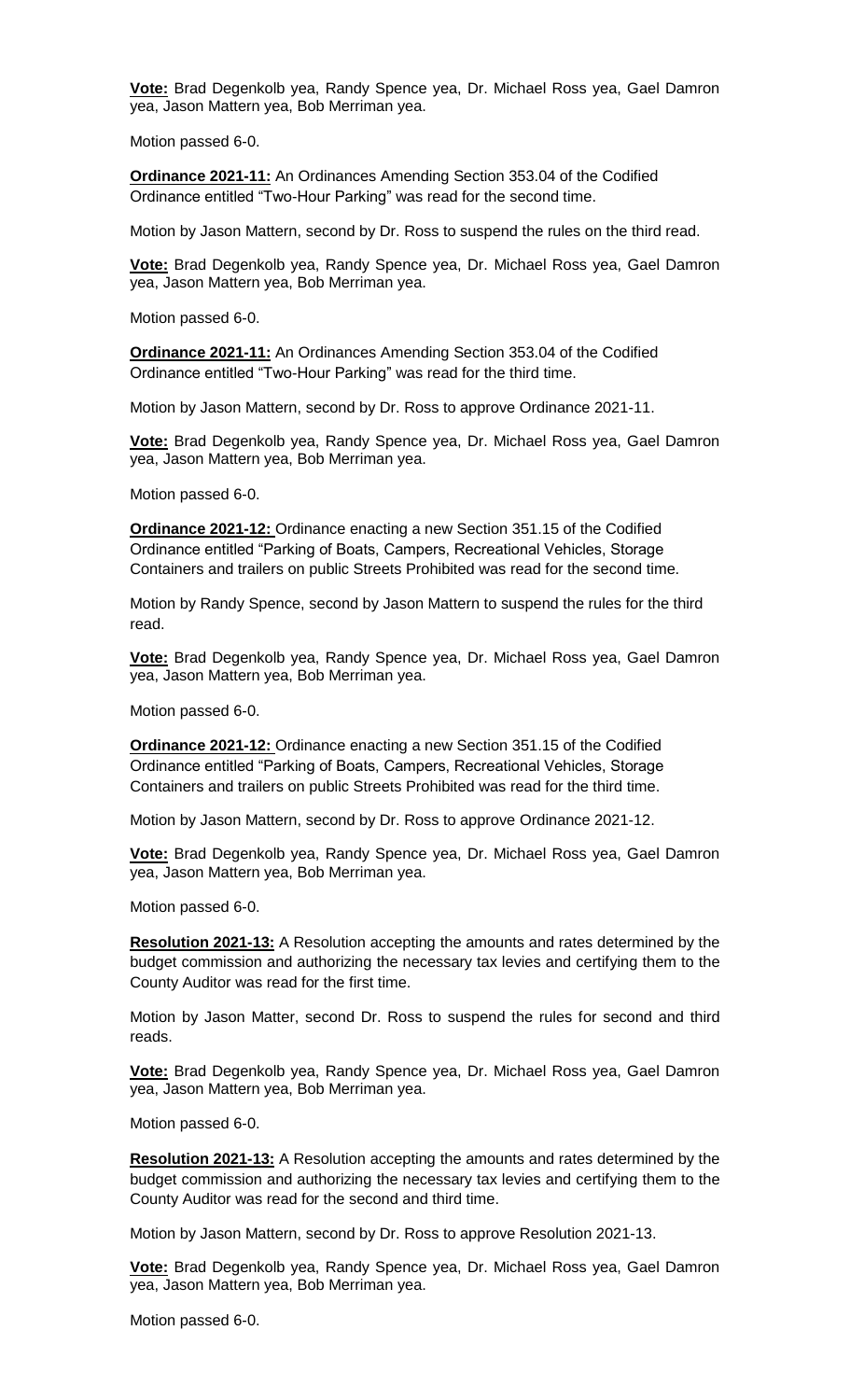**Resolution 2021-14:** A Resolution authorizing the Mayor to prepare and submit an application to participate in the OPWC State Capital improvement and/or local transportation improvement programs and to execute contracts as required (Sanitary Sewer Rehabilitation Project – Phase 6) was read for the first time.

Motion by Jason Mattern, second by Randy Spence to suspend the rules on the second and third read.

**Vote:** Brad Degenkolb yea, Randy Spence yea, Dr. Michael Ross yea, Gael Damron yea, Jason Mattern yea, Bob Merriman yea.

Motion passed 6-0.

**Resolution 2021-14:** A Resolution authorizing the Mayor to prepare and submit an application to participate in the OPWC State Capital improvement and/or local transportation improvement programs and to execute contracts as required (Sanitary Sewer Rehabilitation Project – Phase 6) was read for the second and third time.

Motion by Jason Mattern, second by Gael Damron to approve Resolution 2021-14.

**Vote:** Brad Degenkolb yea, Randy Spence yea, Dr. Michael Ross yea, Gael Damron yea, Jason Mattern yea, Bob Merriman yea.

Motion passed 6-0.

**Resolution 2021-15:** An Emergency Resolution to accept the material terms of the One Ohio Subdivision settlement pursuant to the One Ohio Memorandum of Understanding and Consistent with the terms of the July 21, 2021 National Opioid Settlement Agreement was read for the first time.

Motion by Dr. Ross, second by Randy Spence to suspend the rules on the second and third read.

**Vote:** Brad Degenkolb yea, Randy Spence yea, Dr. Michael Ross yea, Gael Damron yea, Jason Mattern yea, Bob Merriman yea.

Motion passed 6-0.

**Resolution 2021-15:** An Emergency Resolution to accept the material terms of the One Ohio Subdivision settlement pursuant to the One Ohio Memorandum of Understanding and Consistent with the terms of the July 21, 2021 National Opioid Settlement Agreement was read for the second and third time.

Motion by Jason Mattern, second by Dr. Ross to approve Resolution 2021-15.

**Vote:** Brad Degenkolb yea, Randy Spence yea, Dr. Michael Ross yea, Gael Damron yea, Jason Mattern yea, Bob Merriman yea.

Motion passed 6-0.

**Resolution 2021-16:** A Resolution authorizing the Mayor to prepare and submit an application to participate in the OPWC State Capital improvement and/or local transportation improvement programs and to execute contracts as required (Warren Lane) was read for the first time.

Motion by Jason Mattern, second by Bob Merriman to suspend the rules on the second and third read.

**Vote:** Brad Degenkolb yea, Randy Spence yea, Dr. Michael Ross yea, Gael Damron yea, Jason Mattern yea, Bob Merriman yea.

## Motion passed 6-0.

**Resolution 2021-16:** A Resolution authorizing the Mayor to prepare and submit an application to participate in the OPWC State Capital improvement and/or local transportation improvement programs and to execute contracts as required (Warren Lane) was read for the second and third time.

Motion by Jason Mattern, second by Dr. Ross to approve Resolution 2021-16.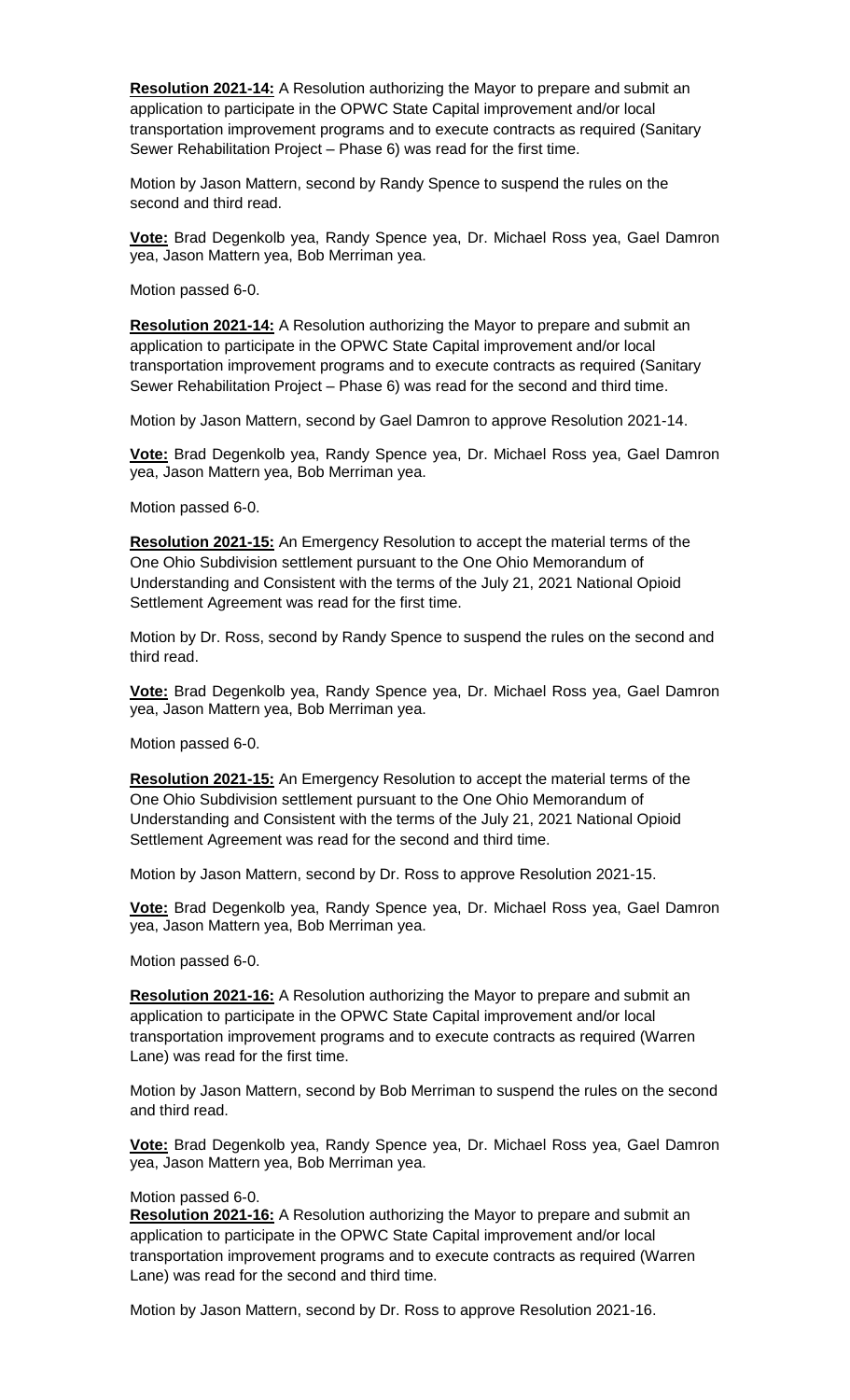**Vote:** Brad Degenkolb yea, Randy Spence yea, Dr. Michael Ross yea, Gael Damron yea, Jason Mattern yea, Bob Merriman yea.

Motion passed 6-0.

**Ordinance 2021-17:** AN Ordinance Repealing Ordinance number 2021-02 Declaring that a 2011 Ford Crown Victoria used by the Village Police Department is no longer needed for any Municipal purpose was read for the first time.

**Ordinance 2021-18:** An Ordinance declaring that 2008 Chevrolet Tahoe, VIN 1GNFK030008R170843 is no longer needed for any Municipal purpose and Authorizing the sale of said vehicle as is to the highest and best bidder in accordance with Section 721.15 of the Ohio Revised Code.

# **Reports & Announcements**

Mayor Martin read the Magistrate and Police and Code Enforcement officers reports for the months of July.

The Phase 5 Sanitary Collection System is done and preparations are being made to pave the Squirrel Hill access road. The Winters Drive & Grandview Paving are complete and now waiting on the stripping. Asphalt prices have increased 84%.

Motion by Brad Degenkolb second Bob Merriman to approve the ongoing contract with John T. McDevitt, P.E. as the Village of Wintersville Engineer in the amount of \$16,200.00.

**Vote:** Brad Degenkolb yea, Randy Spence yea, Dr. Michael Ross yea, Gael Damron yea, Jason Mattern yea, Bob Merriman yea.

Motion passed 6-0.

The spring cleanup had 77 ton collected at a cost of \$5,370.07. The OPWC meter project agreement was signed August 3, 2021 not to exceed \$876,000.00. Plans are ongoing for a new Tot Lot Shelter with Concrete Pad which will require state approval. John T. McDevitt will do the necessary paperwork free of charge to the Village.

Motion by Jason Mattern second Bob Merriman to approve to accept playground equipment from ICHS at a cost of \$9,000.00. The Jefferson County Commissioners paid \$2,000 of the cost leaving the Village \$7,000 of the cost

**Vote:** Brad Degenkolb yea, Randy Spence yea, Dr. Michael Ross yea, Gael Damron yea, Jason Mattern yea, Bob Merriman yea.

Motion passed 6-0.

Motion by Jason Mattern second Gael Damron to approve the 600 LF of Guardrail along St Rt. 43 for \$15,000

**Vote:** Brad Degenkolb yea, Randy Spence yea, Dr. Michael Ross yea, Gael Damron yea, Jason Mattern yea, Bob Merriman yea.

Motion passed 6-0.

Motion by Jason Mattern second Bob Merriman to approve Wayne Garage Door to replace the garage door at 285 Canton Rd for \$3,386.

**Vote:** Brad Degenkolb yea, Randy Spence yea, Dr. Michael Ross yea, Gael Damron yea, Jason Mattern yea, Bob Merriman yea.

Motion passed 6-0.

The ODOT Winter Salt pricing came in at \$63.41/Ton with Morton Salt for the 2021- 2022 winter.

The 1st installment of the American Rescue Plan money was received \$192,165.82.

Motion by Jason Mattern second Bob Merriman to approve T.S. Elliott to rehab the electrical panel @ Powells Lane Lift Station at a cost of \$13,642.00.